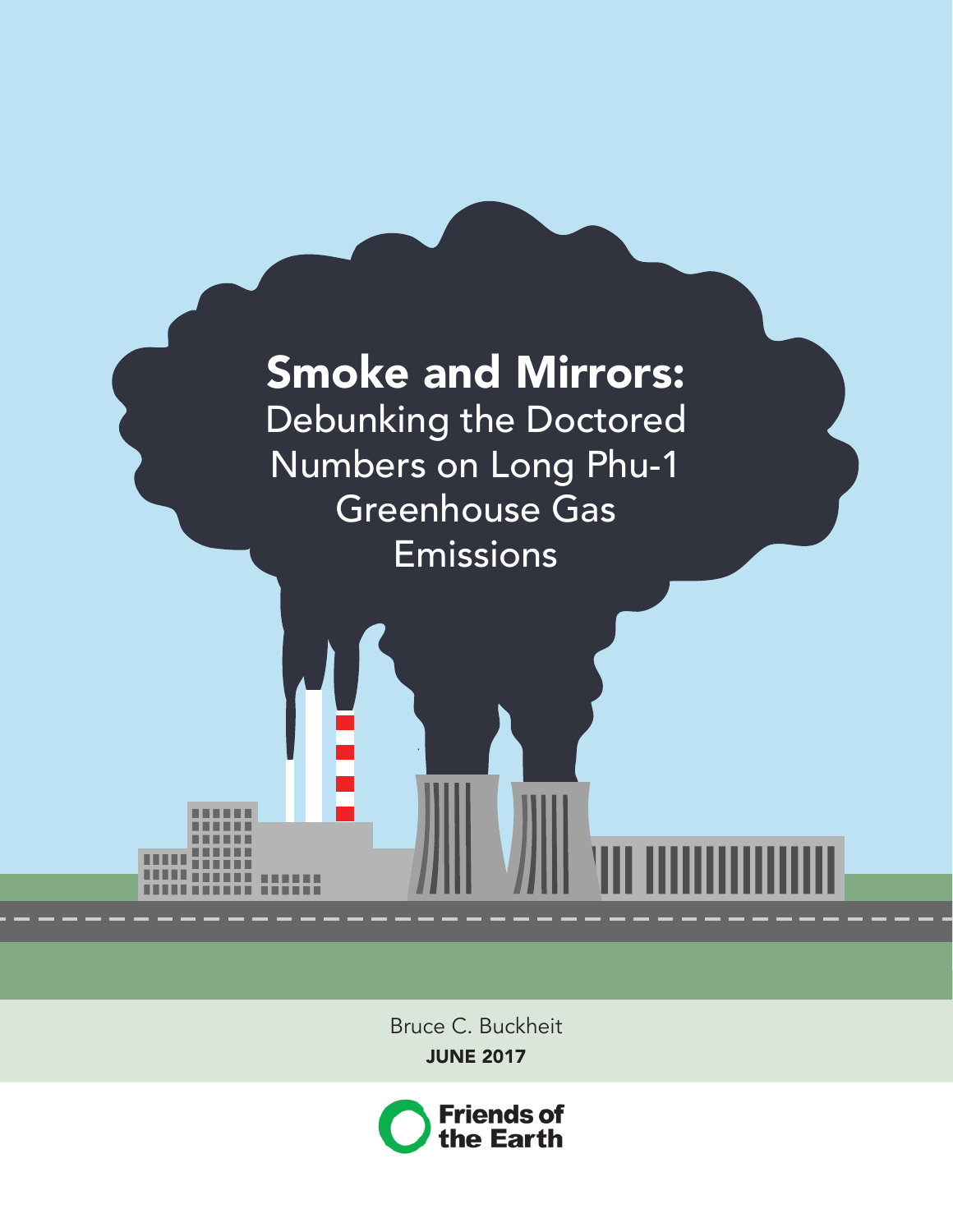#### **About the Author**

Mr. Buckheit has advanced degrees in physics and law and, for over 30 years, worked for the U.S. Government, serving as Senior Counsel in the U.S. DOJ's Environmental Enforcement Section and as Director of U.S. EPA's Air Enforcement Division. After leaving Federal service in 2004, Mr. Buckheit was appointed to the Virginia Air Pollution Control Board and currently provides technical and strategic advice to a broad range of government agencies, corporations, state organizations and environmental groups on issues at the intersection of energy and the environment. These activities have included analysis, advice and comment on a number of domestic issues, including carbon emission reduction from U.S. power plants, nonconventional oil and gas exploration and development (fracking), hazardous air pollutant emissions from industrial, commercial and institutional boilers, diesel truck emission reduction programs, demand side management regulation in New England and barriers to the development of renewable energy in the mid-Atlantic states. Mr. Buckheit has also been involved in a number of international issues, including analysis and comment on U.S. Exim Bank, World Bank and other international lending agency policies for support of fossil fuel-fired generation, analysis of economic risk associated with reliance on imports of international steam coal for generation and countryspecific issues in Armenia, Kosovo, Turkey, Viet Nam, Japan, India, Myanmar and Indonesia.



Friends of the Earth US / **Washington, D.C.** 1101 15th Street NW 11th Floor Washington DC 20005 Phone: 202-783-7400

Friends of the Earth US / **California** 2150 Allston Way Suite 360 Berkeley, CA 94704 Phone: 510-900-3150

Please visit us at **[www.foe.org](http://)** • For questions or comments, please contact **[kdeangelis@foe.org](mailto:kdeangelis%40foe.org?subject=)**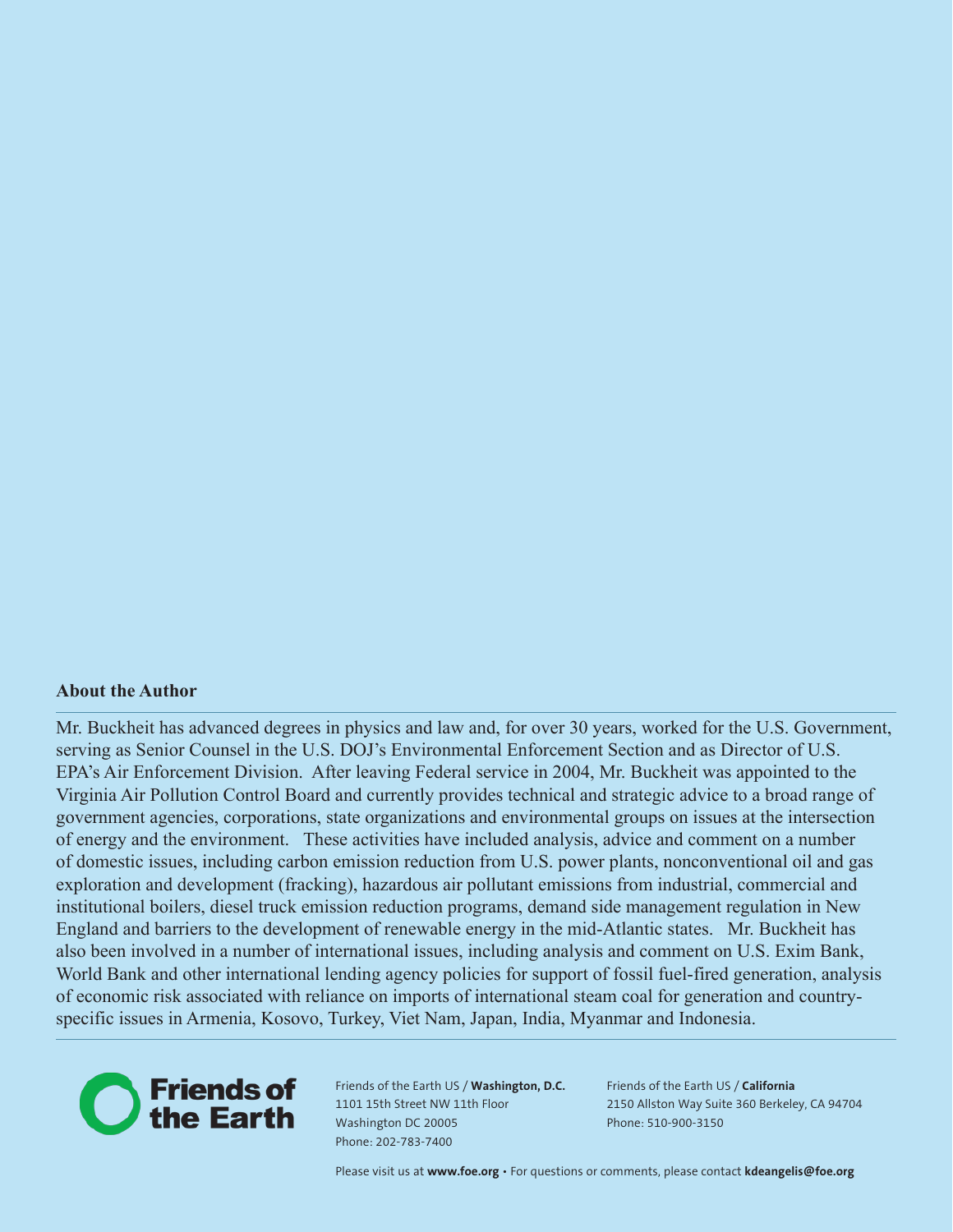### INTRODUCTION AND SUMMARY

Vietnam Electricity (EVN) has proposed a 4,400 MW coal-fired power plant complex in the Long Phu District of Soc Trang province, Vietnam. This project is contemplated to be constructed in three phases. The first phase of the proposed project consists of two 600 MW coal-fired units identified by Petro Vietnam (PVN), the sponsor of the project, as Long Phu 1. This proposal was the subject of a feasibility study and environmental impact assessment published in 2009. Construction of this project reportedly commenced in 20151 , but PVN is now seeking financing from a mix of export credit agencies (ECAs). PVN and HSBC (as lead lender) retained ERM Vietnam (ERM) to conduct a due diligence review to evaluate whether relevant Vietnamese statutes and lender policies with respect to financing new coal-fired power plants were met. The referenced policies include the International Finance Corporation (IFC) Performance Standards (PSs) and Environmental, Health and Safety (EHS) Guidelines; World Bank Safeguard Policies (Operational Policies); OECD Council's Recommendation on Common Approaches for Officially Supported Export Credits and Environmental and Social Due Diligence<sup>2</sup>; and the environmental and social policies of ECAs. In December 2016, ERM Vietnam published a report of its review (ERM Report) that documented a number of issues requiring resolution and asserted compliance with applicable policies and regulations in other areas.

Friends of the Earth U.S. has requested a review of the PVN Feasibility Study, the ERM Report, and other available documents concerning two narrowly focused issues: (1) whether the Long Phu 1 project would be eligible for funding under the OECD's coal-fired power plant sector understanding<sup>3</sup>, which restricts most OECD member countries' ECA financing for certain coal plants and (2) any relevant issues with respect to the proposed air pollution controls and air quality modeling.

 According to the OECD Sector Understanding on Export Credits for Coal-Fired Electricity Generation Projects (OECD Sector Understanding), coal-fired power plant units of more than 500 MW that meet a definition of ultra-supercritical (USC) are eligible for financing provided other conditions are met. However, the materials available to date<sup>4</sup> do not substantiate that the proposed (and under construction) project will meet the OECD Sector Understanding's criteria for a USC power plant. The OECD Sector Understanding sets out alternative criteria; one using operating pressure and temperature, another using  $g \text{CO}_2/kWh$ . The minimum specified operating temperatures are below those set out in the OECD Sector Understanding for USC plants. Based on these operating parameters and the relatively warm water that will be used for cooling the plant, it is highly unlikely that this plant can meet the OECD alternate criterion of a CO<sub>2</sub> emission rate less than 750g CO<sub>2</sub>/ kWh. The engineering firm Fichtner Viet Nam (Fichtner), the project manager consulting firm for the project, estimates emissions at  $800g \text{ CO}_2/\text{kWh}$ . This estimate is reasonable and consistent with descriptions of the project by General Electric, the turbine supplier and an estimate of emissions by the United States Export-Import Bank.<sup>5</sup> As explained below, ERM's subsequent counter-estimate is inconsistent with the engineering specifications for the turbine, not supported by any publicly available information, and merely reports, in a different format, an undocumented and self-serving claim by PVN.

The environmental and policy due diligence reviews are being conducted too late in the process to allow for meaningful consideration. According to the documents provided, contracts for major components have been signed and onsite work has commenced, with the project construction more than 14 percent<sup>6</sup> complete. The underlying efficiency of large units such as those under construction at Long Phu 1 is dependent on the extent to which highly specialized and very expensive materials are used in very large

<sup>1</sup> See, ERM, Environmental and Social Due Diligence – Long Phu 1 Thermal Power Plant, December 9, 2016 (ESDD) at page 1.

<sup>2</sup> The applicable policy is respecting coal plant efficiency requirements is the OECD Sector Understanding on Export Credits for Coal-Fired Electricity Gene ation Projects.

<sup>3</sup> OECD, Sector Understanding on Export Credits for Coal-Fired Electricity Generation Projects, Chapter II, Table 1, November 27, 2015, [http://www.oecd.org/](http://www.oecd.org/officialdocuments/publicdisplaydocumentpdf/?cote=TAD/PG(2015)9/FINAL&docLanguage=En) [officialdocuments/publicdisplaydocumentpdf/?cote=TAD/PG\(2015\)9/FINAL&docLanguage=En.](http://www.oecd.org/officialdocuments/publicdisplaydocumentpdf/?cote=TAD/PG(2015)9/FINAL&docLanguage=En)

<sup>4</sup> The materials principally relied on for this report are cited herein. Documentation that ERM used in calculating the annual emission rate and efficiency, Fichtner's rebuttal to ERM's assessment, Long Phu I contract provisions, and any information provided "from the client" that ERM references in the report have been requested from the U.S. Export-Import Bank, but not yet provided.

<sup>5</sup> <http://www.exim.gov/policies/ex-im-bank-and-the-environment/pending-transactions>; listing the Long Phu 1 project at 806g CO<sub>2e</sub> per kWh.<br>6 See. ESDD. supra at p 25.

See, ESDD, supra at p 25.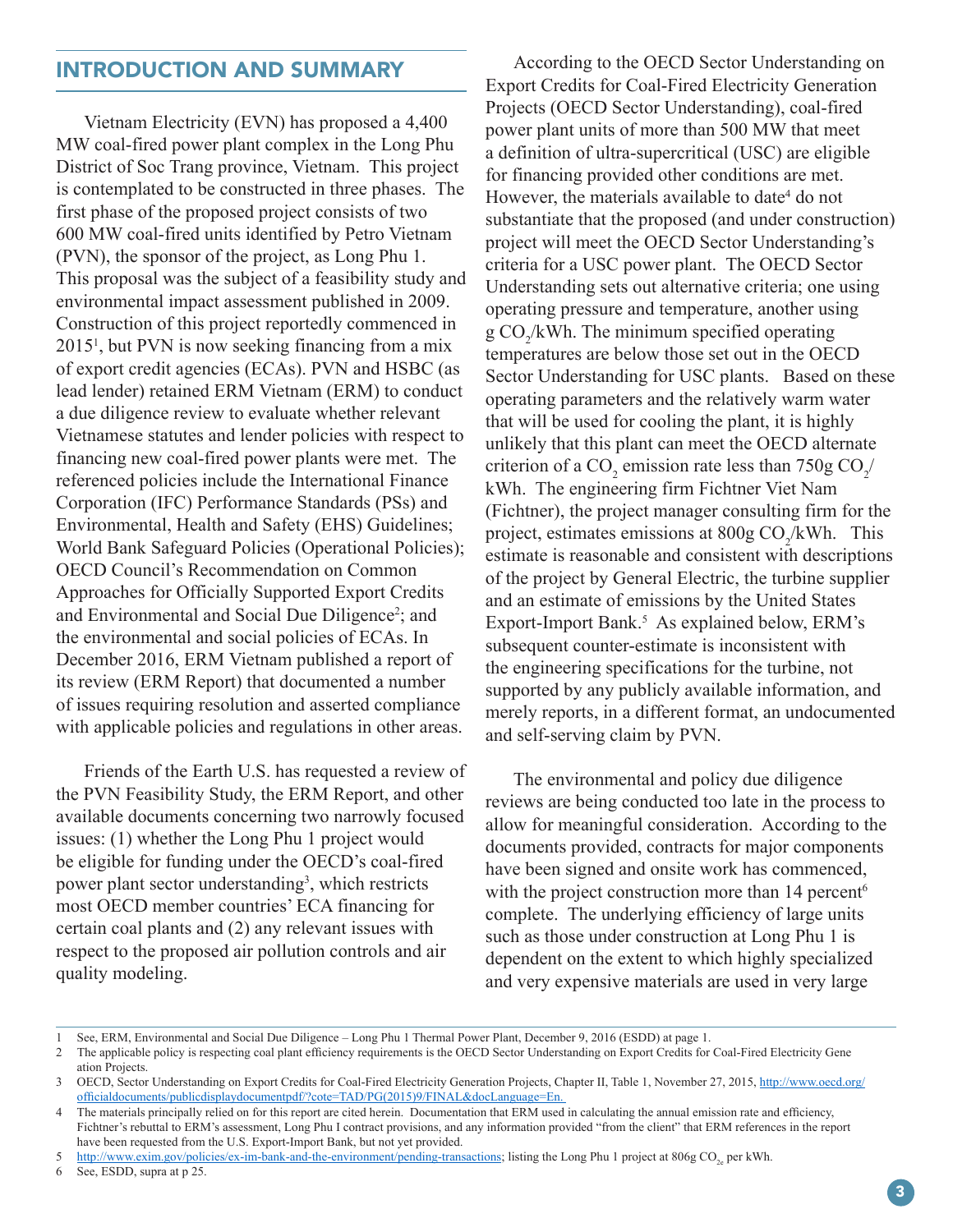core components. Retrofitting these components at some later date is not feasible. Therefore, compliance with policies requiring mitigation of greenhouse gas emissions by, for example, reconstructing or retrofitting an actual supercritical power plant as a USC power plant, is impossible as a practical matter. Additionally, in derogation of IFC Performance Standard 1.8, the environmental assessment of the project is segmented – looking at each of the three proposed plants as if cumulative impacts of the other two plants are not contemplated<sup>7</sup>. ERM notes this deficiency, but does not specifically address remedial action to correct it.

A comprehensive review, including air quality monitoring and modeling and thermal discharge modeling of the entire proposed project to determine whether unacceptable degradation of air and water resources is inevitable, should be conducted in advance of commencement of construction, not as the various stages of construction commence. Further, the evaluations to date do not provide useful information about the most harmful of the air pollutants emitted by these plants - fine particulate matter ( $PM_{2,5}$ ) and ozone.

### COMPLIANCE WITH OECD SECTOR UNDERSTANDING ON EXPORT CREDITS FOR COAL-FIRED ELECTRICITY GENERATION PROJECTS (OECD SECTOR UNDERSTANDING)

According to the OECD Sector Understanding, the ECA considering financing a coal plant bears the burden of notifying other ECAs that the potential client is following the relevant policies. Accordingly, if PVN and the ECA cannot demonstrate that the

Long Phu 1 power plant is USC, it is not eligible for financing. Several years ago there was not a "bright line" test to distinguish claims that a unit was subcritical, SC, USC or advanced USC (AUSC). For purposes of the OECD Sector Understanding, alternate "bright lines" are now provided. In order to be eligible for funding, a unit that is greater than 500 MW of gross installed capacity must either (1) operate at steam pressures greater than 240 bar and at a steam temperature greater than or equal to 593°C or (2) emit  $CO_2$  at a rate less than  $750gCO_2/kWh^8$ . ERM concedes that the units are SC, not USC designs and does not dispute that these units are not designed to operate at the required temperature.

#### *Coal Efficiency Technology and Designation*

Each of the proposed Long Phu units has a gross installed capacity greater than 500 MW. Accordingly, pursuant to the OECD Sector Understanding, supercritical coal-fired generation projects larger than 500 MW are "ineligible" for ECA funding.9 

The Long Phu units are described as "supercritical" units in the initial feasibility study, Fichtner's 2015 Greenhouse Gas Emission Study,<sup>10</sup> the ERM Report<sup>11</sup> and in public disclosures relating to the project by Black and Veatch, which provided design and management services for the project, and by General Electric (GE), the supplier of the steam turbines and generators for the project.12 According to GE:

Long Phu 1 is one of the first coal-fired power plants in Vietnam to use **supercritical** technology for higher efficiency, more environmentally friendly power generation as compared to conventional subcritical boiler technology. The plant is one of three power

<https://www.genewsroom.com/press-releases/ge-high-efficiency-steam-turbines-selected-petrovietnam%E2%80%99s-new-coal-fired-power-plant>

<sup>7</sup> IFC Performance Standard 1.8 states: "[c]umulative impacts that result from the incremental impact, on areas or resources used or directly impacted by the project, from other existing, planned or reasonably defined developments at the time the risks and impacts identification process is conducted".

<sup>8</sup> Under the OECD Sector Understanding, an exception, not applicable here, allows for funding of SC units in the least developed countries.

See, OECD Sector Understanding On Export Credits for Coal-fired Electricity Generation Projects, TAD/PG(2015)9/FINAL 27-Nov-2015, Section 2, Table 1, supra, and OECD Council's Recommendation of the Council on Common Approaches for Officially Supported Export Credits and Environmental and Social Due Diligence (referred to as "the Common Approaches") including the updated ANNEX VI related to the coal-fired power plants valid as of 1st January 2017 TAD/PG(2017)1, accessed at [http://www.oecd.org/officialdocuments/publicdisplaydocumentpdf/?doclanguage=en&cote=tad/pg\(2017\)1](http://www.oecd.org/officialdocuments/publicdisplaydocumentpdf/?doclanguage=en&cote=tad/pg(2017)1)

<sup>10</sup> See, Feasibility Study and EIA at Section 1.5 PROJECT DESCRIPTION. The 2015 Fichtner GHG Emission Study was not available, but was referenced in the ERM study at C-53. "1.5.1 Technology of the plant "Long Phu 1 power plant project is designed with capacity of 1.200MW, including 2 units (2x600MW). a) Boiler type: pulverized-coal-fired boiler technology; b) Steam parameters: pressure super critical 250bar - 285bar, temperature high pressure / return baking gas at 540-600OC/560-620OC". (emphasis provided)

<sup>11</sup> ERM Report, supra, at p. 20 "2.4.1 Technology Selection for the Project The Project uses supercritical pressure (258 bar), coal-fired steam power generation technology", LP1 applied the supercritical technology, which results in higher turbine efficiency and better heat rate, which ultimately leads to lower fuel consumption and reduced emissions of CO2 and other pollutants for the same amount of power generated. Id. at 56. 12 <https://www.bv.com/news/black-veatch-wins-power-project-in-vietnam>;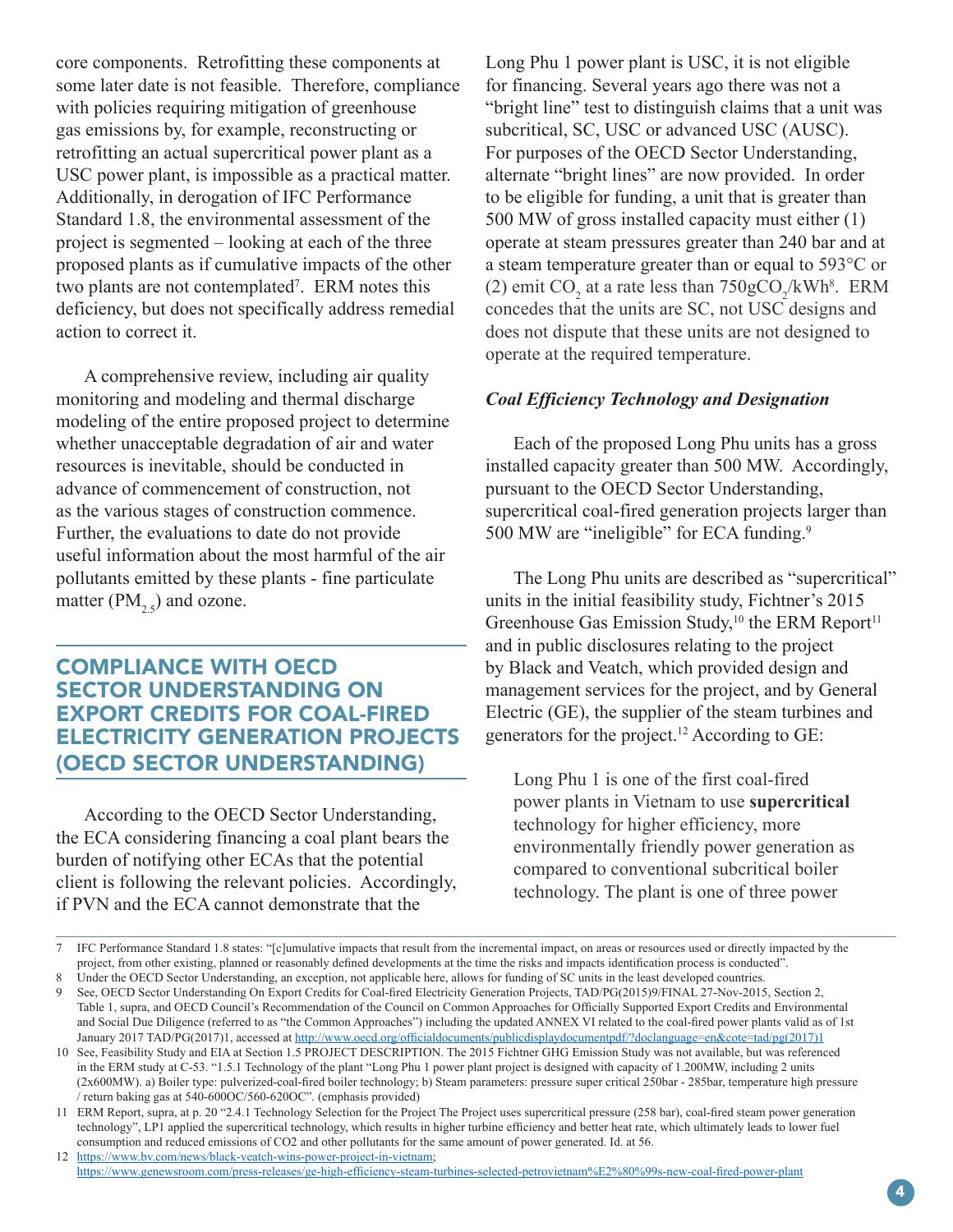stations planned for the Long Phu Power Center. The facility will use two GE D850 steam turbines, configured to enhance the construction timeline with pre-assembled sections and installation features that shorten erection time while maintaining GE-tested quality standards. (emphasis provided)

\* \* \*

'Power development in Vietnam remains highly dependent on coal,' said Ramesh Singaram, president of Power Generation, Asia Pacific, GE Power & Water. 'By using GE's **supercritical** steam turbine technology, Long Phu 1 will demonstrate how efficiently coal can be used as part of an environmentally sound energy mix.' (emphasis provided)

It should be noted that GE also markets USC units and is more than willing to apply the USC label to its products when appropriate. For comparison, see the references below for GE's RDK 8 project.13 The GE ST- 850 steam turbine that GE states is employed in the Long Phu project is rated at up to 245 bar and  $585^{\circ}C^{14}$  and thus is not suitable for USC applications. GE also markets its GE ST-1050 turbine series, which is designed and rated for USC conditions, and provides 54 percent steam turbine efficiency<sup>15</sup>, substantially greater than the 49 percent steam turbine efficiency claimed for the 850 series.

#### *Errors in ERM's Emission Calculations*

The Fichtner Group estimated that the CO<sub>2</sub> emission rate for the Long Phu units would be 800g/ kWh and that "[t]he total carbon intensity level of LP1 is in compliance with *IFC EHS Guidelines for Thermal Power Plants* (coal fuel, **supercritical**) and OECD's common approaches guidelines." (emphasis provided)<sup>16</sup>

ERM discounts the engineering data used by Fichtner, asserting that there were limited details available about the coal that would be used and that

"it is unclear if the formula used for the calculation of annual  $CO<sub>2</sub>$  production from coal was accurate." Without access to the underlying Fichtner calculation, ERMs' criticism cannot be evaluated fully, but it should be understood that the differences in treatment of unburned carbon discussed by ERM are likely to be far smaller than the overall difference in emission rate between the Fichtner estimate and the ERM prediction. Fichtner's range of coal properties is consistent with specifications for international steam coal suitable for use in SC units and, at this time, the properties of the coal that will be used are not further specified. Further, Fichtner's resulting CO<sub>2</sub> emission rate of 800g/kWh is consistent with the design information provided and the documented emission rate of similar units.

> *"An emission rate of 698g CO2/ kWh (gross) is among the lowest emission rates, if not the lowest emission rate, for any USC coalfired power plant in operation anywhere in the world today"*

The design emission rate, in grams of  $CO<sub>2</sub>$  per kilowatt hour of electricity, forms the basis of the lending constraint and, along with an estimate of the amount of electricity produced, the basis of a calculation of annual emissions. ERM does not demonstrate that the Fichtner calculation is incorrect or even that it *may* be incorrect, asserting only that it finds Fichtner's calculation "unclear".17 However, this claim provides a false rationale for ERM to substitute an emission rate estimate that would allow ECA support for the project.

Rather than documenting whether and, if so, why it believes Fichtner's 800 g/kWh estimate is wrong, ERM "backs" into its compliant number by accepting

16 ERM Annex F at F-5.

<sup>13</sup> <http://www.gereports.com/supercritical-thinking-this-coal-power-plant-applies-bullet-like-pressures-to-steam-to-achieve-worlds-best-performance/>; <https://www.gepower.com/steam/customer-outcomes/rdk8.html>

<sup>14</sup> [https://www.gepower.com/content/dam/gepower-pw/global/en\\_US/documents/alstom/gea31876-steam-power-systems-29-10-15.pdf](https://www.gepower.com/content/dam/gepower-pw/global/en_US/documents/alstom/gea31876-steam-power-systems-29-10-15.pdf)

<sup>15 &</sup>quot;Steam turbine efficiency" refers to the efficiency of the conversion of the energy of the high pressure steam to the mechanical work associated with rotating the turbine and is a component of the overall efficiency of the steam-electric generating unit.

<sup>17</sup> It may be that ERM has missed the distinction between percentage of unburned carbon in the fly ash and the percent of the carbon in the fuel that is not combusted.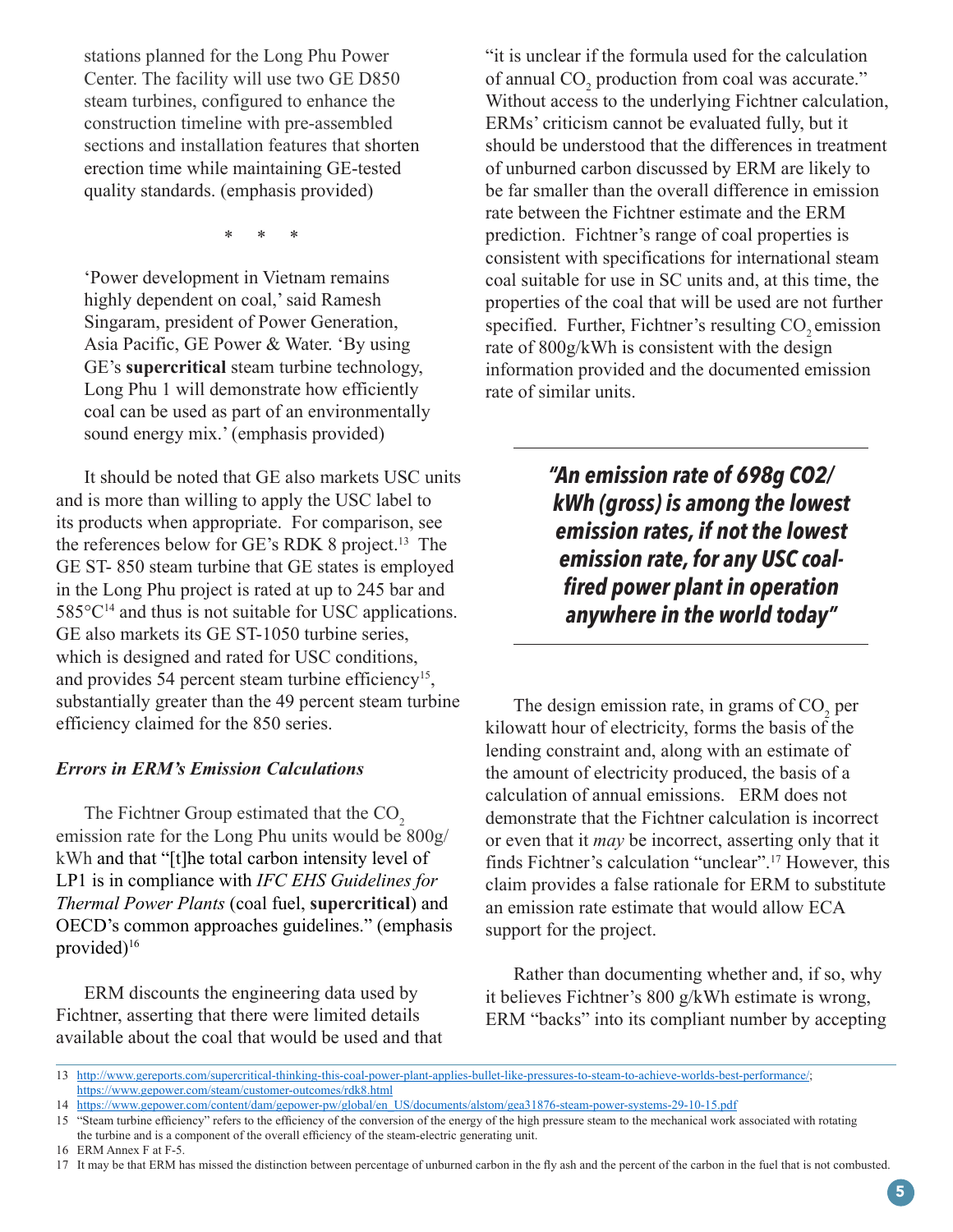without support the client's estimate of how much coal would be consumed and how much electricity would be produced. Starting with its estimate of 800g  $CO_2/$ kWh number Fichtner had calculated that annual coal consumption would be 3,280 million tons if the plant used coal with a Gross Calorific Value of 4,963 kcal/ kg and operated at full load for 6500 hours. ERM assumes generic (Tier 1) emission factors for  $CO<sub>2</sub>$ emissions per unit of coal consumed<sup>18</sup> and a coal consumption number provided by the client of 2,888 million tons for the same amount of electricity and from that number calculates a lower emission rate. But where does the figure of 2,888 million tons of coal consumption come from? ERM does not identify the basis for assuming such a large reduction in coal consumption from the Fichtner figure. The client may have new information from a vendor that the design has changed, or the client could simply have figured out what efficiency they would need to use to meet the ECA funding requirements.<sup>19</sup> Based on the "client" data on coal consumption (and apparently not on any engineering analysis on its part) ERM completes a rudimentary calculation<sup>20</sup> and asserts that these  $SC$ units emit at less than 750g CO2/kWh and therefore are eligible for financing under the OECD Sector Understanding. 21

> *"No design changes have been identified that would offset these increases or otherwise provide a basis for the lower CO2 emission rate suggested by ERM"*

ERM goes on to make an inexplicable estimate of Long Phu 1 gross carbon intensity:

Based on a calculation by ERM (see *Annex F*), the carbon intensity level of the Project

calculated using the IPCC method is 698 g CO2/kWh, which is less than the typical value of 774 gCO2/kWh for such a thermal power plant (supercritical, coal fired) stated in the *IFC EHS Guidelines for Thermal Power Plants*. Moreover, though LP1 uses supercritical technology, it is expected that the carbon intensity of LP1 reaches the expected carbon intensity level of ultra-supercritical thermal power plants (<750 g CO2/kWh) as referred to in Chapter II, Annex VI of the UECD common approaches.<sup>22</sup>

The **gross** carbon intensity level of the Project is estimated to be 698 gCO2/kWh, which is lower than the estimate by Fichtner GHG emission study report (i.e. 805.61 gCO2/ kWh). The carbon intensity level of the Project estimated by ERM is within the limit for such a thermal power plant stated in the *IFC EHS Guidelines for Thermal Power Plants*  (**% Gross,** LHV - coal fuel, supercritical) and OECD's common approaches guidelines. (emphasis provided) $^{23}$ 

The difference between the 774g CO<sub>2</sub>/kWh rate for **a** "typical" supercritical plant and the  $698$ g CO<sub>2</sub>/ **kWh assumed by ERM for the Long Phu units is huge, unexplained and unsupported by any engineering analysis. Indeed, an emission rate of 698g CO2 /kWh (gross) is among the lowest emission rates, if not the lowest emission rate, for any USC coal-fired power plant in operation anywhere in the world today.** For example, the Isogo USC power plant (Japan) claims an emission rate of  $802g \text{ CO}_2/\text{kWh}$ (net)<sup>24</sup>, which converts to approximately 710 g CO<sub>2</sub> / kWh (gross). The Nordylland USC plant (Denmark), which for many years claimed to have the highest efficiency in the world partially due to its access to extremely cold cooling water, claims an emission intensity of 790g  $CO<sub>2eq</sub>/kWh$  (net).<sup>25</sup> This rate is approximately equivalent to 699 g  $CO<sub>2eq</sub>/kWh$  (gross).

- 22 ERM Report, *supra,* at 56. See also, ERM Report, Annex F.
- 23 ERM Report, Annex F at F-11

<sup>18</sup> ERM does not provide a specific alternative calculation for unburned carbon.

<sup>19</sup> Indeed, since one must know the emission rate or unit efficiency to determine an annual emission rate in the first instance, ERM or the client may simply have "assumed" a "compliant" CO<sub>2</sub> emission rate that then leads it to an estimate of 2,888 million tons/year of CO<sub>2</sub>.

<sup>20</sup> Using default emission factors ERM concludes that the reduced coal consumption cuts CO2 emissions from 6.235 million tons/year to 5.447 million tons year. ERM Report, Annex F at F-9, F-10.

<sup>21</sup> Determined based on the stated coal consumption of 2,888,836 tons/year, coal heat content of 4,640 kCal/kg and generation of 7,800,000 kWh. *Id.* 

<sup>24</sup> See,<http://spectrum.ieee.org/green-tech/clean-coal/japans-isogo-power-plant-burnishes-clean-coals-credentials>

<sup>25</sup> See, [https://pire.soe.ucsc.edu/sites/default/files/Nordjylland%20Power%20Station%20-%20Carbon%20Footprint%20Study%20of%20Biomass%20CHP.pdf](https://pire.soe.ucsc.edu/sites/default/files/Nordjylland%20Power%20Station%20-%20Carbon%20Footprint)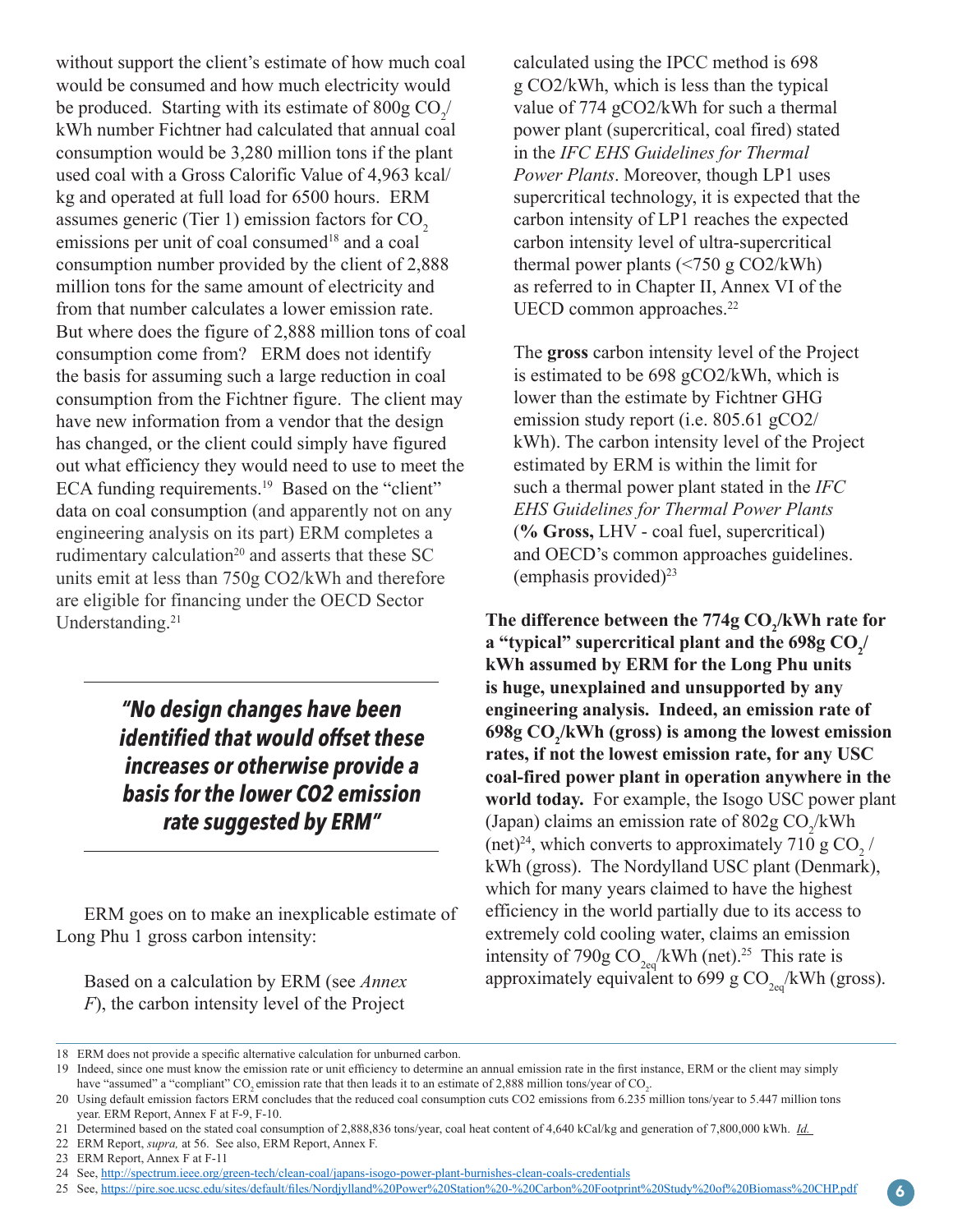The underlying calculation assumes that the units have a far greater efficiency than thus far documented. To understand the nature of the error, one must consider the concepts of "net" and "gross" generation. Gross generation refers to the amount of electricity produced by the generator in the system. However, not all of this electricity leaves the facility. This is because the unit requires a substantial amount of electricity to operate – large fans to bring in and exhaust gases, mills to grind the coal to a fine powder, pumps to cycle water, as well as pollution and operational controls. The amount of electricity "produced" by a plant and sent offsite for use by the public is ordinarily referred to as "net" generation.26

ERM acknowledges that as designed the proposed plant would achieve a minimum *gross* efficiency (on a HHV basis) of approximately 42.14 percent and that the EPC contractor has committed to achieve no more than 42.22 percent *gross* efficiency on a HHV basis. To achieve a GHG emission rate of less than 750 g  $CO_2/kWh$  (gross) the plant would have to operate at a *net* efficiency of approximately 44 percent. The difference between net and gross efficiency is that the former takes into account the energy needed to run the pumps, fans, pollution controls, and other auxiliary equipment at the plant. A gross efficiency of 42 percent is roughly equivalent to a net efficiency of 38 percent with the difference representing the energy needed to operate the plant.27 These data lend further support to the notion that the plant is not designed as a USC plant.

However, with no technical support or rationale, ERM now assumes that the plant will achieve an efficiency of 44 percent net. The Gap Analysis Table (Annex 3 of ERM's report) states:

ERM's estimate of **net** energy efficiency, based on the capacity of the plant and the net calorific values of coal and oil (i.e. the two main fuels used) is approximately 44%. This is higher than the normal energy efficiency for such thermal power plant (supercritical, coal

fired), stated as 40% in IFC EHS Guidelines for Thermal Power Plans and similar to the European Industrial Emission Directive (2010/75/EU) of 44% for thermal power plant using hard coal. $28$  (emphasis provided).

Since the initial feasibility study, two developments have occurred that may increase the internal electric demands and thereby increase the  $CO<sub>2</sub>$ emission rate above the 806 g  $CO_2/kWh$  design rate used by Fichtner. Initially, the units were designed to operate without post-combustion emission controls for NOx. However, subsequent government regulation now apparently requires the installation of a selective catalytic reduction (SCR) NOx control system, though the degree of implementation of the SCR is not specified. In addition, ERM has concluded that the SO<sub>2</sub> control system (flue gas desulfurization or FGD) system is undersized given the range of sulfur content of proposed fuels. The effect of these changes is to reduce overall system efficiency and increase the net CO<sub>2</sub> emission rate above the initial design rate. No design changes have been identified that would offset these increases or otherwise provide a basis for the lower CO<sub>2</sub> emission rate suggested by ERM.

# *"ERM has asserted efficiency gains that have not been demonstrated elsewhere in the world"*

At the upper levels, energy efficiency gains of a tenth of a percent are very difficult to achieve. Therefore, an assertion that somehow this plant has gone from 38 percent net efficiency to 44 percent net efficiency should be well documented and carefully scrutinized. ERM does not identify any upgrades to the unit, such as multiple reheat cycles, that would alter the initial estimate, nor is there any suggestion that the GE ST- 850 steam turbines have been upgraded to GE ST-1050 series.

<sup>26</sup> Efficiency reporting is also complicated by different practices in reporting the heat content of the coal employed. In the U.S., use of the "higher heating value" (HHV) is common, while elsewhere, the "lower heating value" (LHV) is used. The difference is in the treatment of the hydrogen and water content of the fuel, which is present, but not useful for generating steam. See, [https://www.iea.org/ciab/papers/power\\_generation\\_from\\_coal.pdf,](https://www.iea.org/ciab/papers/power_generation_from_coal.pdf) for a general discussion of efficiency measuring and reporting issues.

<sup>27</sup> See, Table 4 of the IFC Guidelines for Thermal Power Plants,

[http://www.ifc.org/wps/wcm/connect/dfb6a60048855a21852cd76a6515bb18/FINAL\\_Themal%2BPower.pdf?MOD=AJPERES&id=1323162579734](http://www.ifc.org/wps/wcm/connect/dfb6a60048855a21852cd76a6515bb18/FINAL_Themal%2BPower.pdf?MOD=AJPERES&id=1323162579734)

<sup>28</sup> Annex C at C-53, See Also Annex F at F-11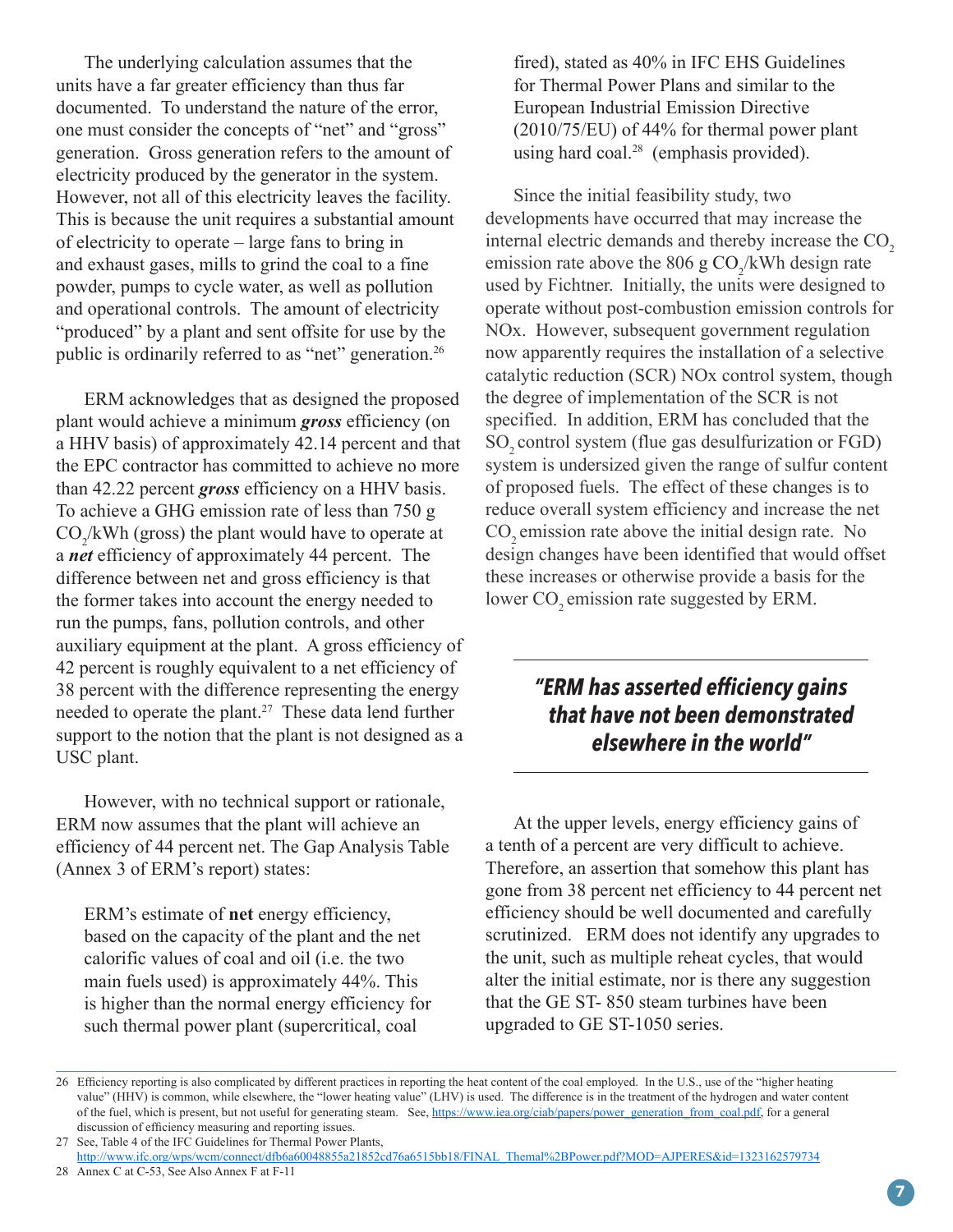#### *ERM's Reliance on Supposed Forthcoming Efficiency Improvements*

Apparently, Fichtner does not agree with ERM's calculation and has responded to ERM's comments. See, Attachment 1, below. ERM responds with assertions that Fichtner's calculations are based on pre-construction design-based assumptions and that a final determination of the actual design efficiency of the units should be completed six months prior to operation of the unit. This is far too late in the process to determine whether the actual design efficiency has been increased to the point of meeting USC emission performance. ERM further suggests that if the calculation of GHG emission is greater than 774g  $CO_2/kWh$ , "mitigation measures" will need to be undertaken to reduce GHG emission intensity. This suggestion is clearly untenable for several reasons.

- 1. The ECA funding guidelines specify a bright line of 750 g  $CO_2/kWh$  for USC, not the "typical value of 774 g CO2/kWh for such a thermal power plant (supercritical, coal fired) stated in the IFC EHS Guidelines for Thermal Power Plants."
- 2. Funding decisions need to be made in advance, based on the best objective information concerning the design of the plant. Here, the vendor is claiming an efficiency of 42.22 percent (gross). This information constitutes the best objective information available for decision making at this time.
- 3. The underlying efficiency of large units such as those under construction at Long Phu 1 is dependent on the extent to which highly specialized and very expensive materials are used in very large core components. Retrofitting these components later is not feasible.
- 4. The OECD Sector Understanding does not provide for offsets in lieu of meeting the design criteria at the outset. Even if they did, the ERM report notes that "LP1 has not provided reporting for any specific actions

taken to avoid, minimise and/or offset CO2 emissions."29 Even if greenhouse gas offsets were allowed, they would be too large and costly to be feasible, and no proven offsets at reasonable costs have been identified. . Further, these units will operate for 50 years or more and there is no mechanism to enforce any "offset" obligation after the period of the loan tenor. Further, this approach, if adopted, would be unbounded.

5. The suggested approach undercuts the credibility of export credit agency claims of compliance with loan policies by allowing unverified and self-serving claims to control the decision making process until it is too late to require compliance with the relevant policies.

# AIR POLLUTION CONTROLS AND AIR QUALITY MODELING

Viet Nam's air pollution regulations are among the least protective in the world. Ambient air quality in the region currently exceeds WHO guidelines.<sup>30</sup> While the procurement specifications apparently now require the installation and use of basic control devices (FGD, SCR and ESP) to limit emissions of  $SO_2$ , NOx and PM, the specified operational levels are less than technically achievable with full application of these controls.31 No analysis has been conducted to evaluate or explain why full application of these technologies  $-$  SO<sub>2</sub> removal at or above 95 percent,  $PM_{10}$  removal of 99 - 99.5 percent, and  $NO<sub>x</sub>$  removal of 90 percent – should not be employed. Further, given the use of surrounding area full consideration of the impacts of mercury (Hg) deposition and available Hg controls should have been conducted.

The available materials do not show that a credible analysis of the impacts of the most potent air pollutants –  $PM_{2.5}$  and ozone – has been conducted. ERM has noted significant deficiencies and departures from IFC requirements, including but not limited to, the failure to consider cumulative impacts from

<sup>29</sup> ERM Report, Annex F, at F11

<sup>30</sup> Compare WHO guidelines, [http://apps.who.int/iris/bitstream/10665/69477/1/WHO\\_SDE\\_PHE\\_OEH\\_06.02\\_eng.pdf,](http://apps.who.int/iris/bitstream/10665/69477/1/WHO_SDE_PHE_OEH_06.02_eng.pdf) with ambient air quality backgroun data for Long Phu District, shown at *Feasibility Study, supra,* p 3-1

<sup>31</sup> Indeed, there is no specified operational level for the SCR, other than to meet the applicable regulatory limit.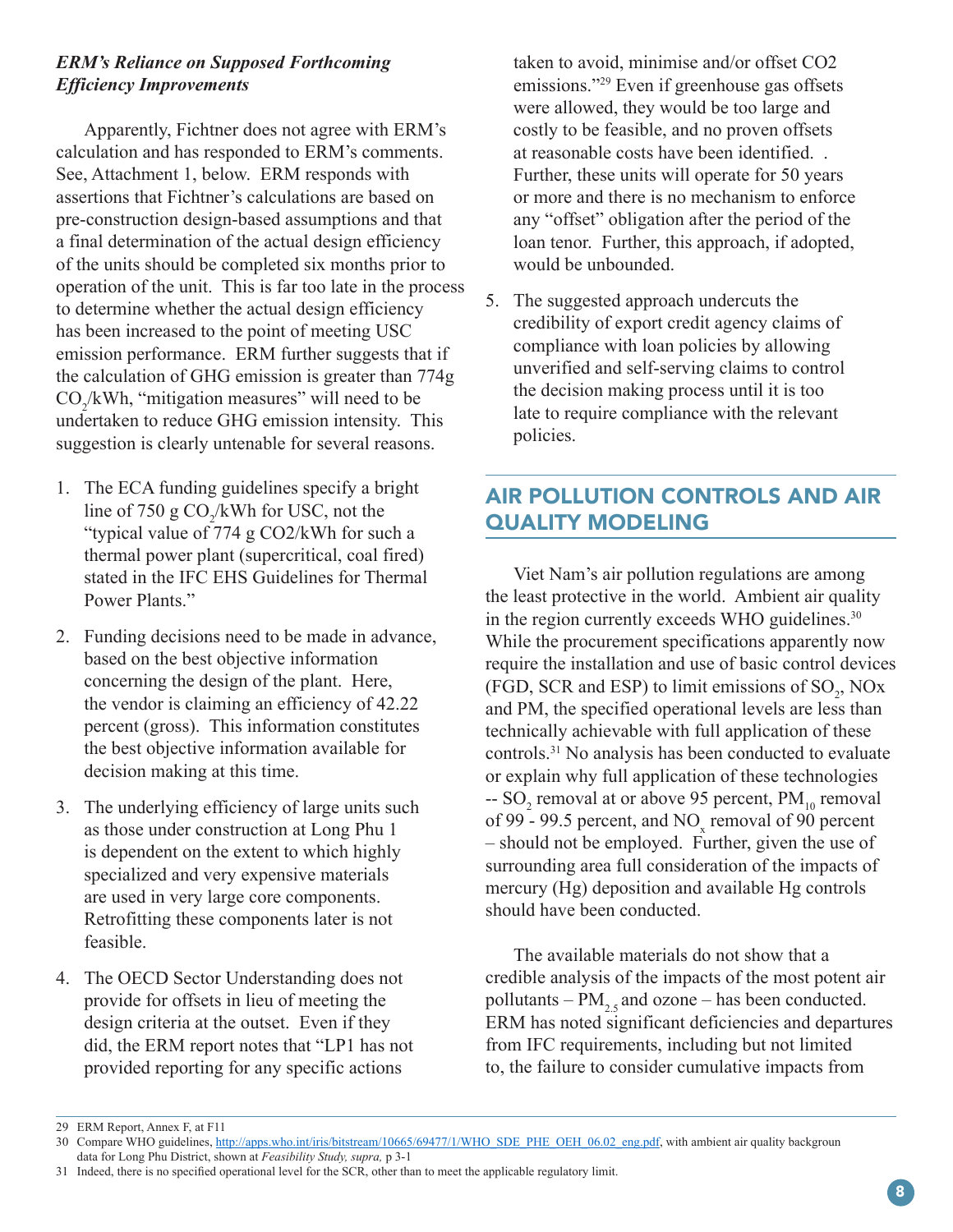the proposed Long Phu 2 and 3 plants, the failure to measure PM10 and PM2.5, and a lack of long-term meteorological data. Additionally, the air quality modeling is proposed to be conducted based on unenforceable "estimates" of emission rates rather than the enforceable limits, which ordinarily form the basis for air quality modeling. In an effort to meet the funding requirements of this ongoing project, ERM and the lenders have suggested that only one year of meteorological data be accepted. This is an extremely risky approach as year-over-year variation in weather conditions may result in greater adverse impacts than shown in a single year. Here, the risk is exacerbated as ERM's subsequent short term modeling with all three plants operating the predicted 1 hour concentration of NOx  $(194.08 \,\mu\text{g/m}^3)$  that is quite close to IFC and Vietnamese standards (200μg/ m<sup>3</sup>).<sup>32</sup> These results strongly suggest that if five years of meteorological data are considered, exceedances of Vietnam and IFC ambient air quality limits will be demonstrated. Particular attention should also be given to consideration of short-term (one hour)  $SO<sub>2</sub>$ emissions.

## CONCLUSION AND RECOMMENDATIONS

Based on the design information available at this time, the Long Phu 1 units are supercritical units greater than 500MW and, therefore, are ineligible for ECA funding under the OECD Sector Understanding. The emission calculation by Fichtner is consistent with GE's identification of the use of GE ST-850 turbines and the design constraints imposed by that choice. ERM has asserted efficiency gains that have not been demonstrated elsewhere in the world and has not come forward with any credible technical data to support its assertion that the efficiency of the unit will be 44 percent (net) as opposed to the 42.21 (gross) efficiency set out in the contract. This prediction is even less plausible when considering additional pollution control equipment that will apparently be required, the effect of which is to reduce overall system efficiency and increase the net  $CO<sub>2</sub>$  emission rate above the initial

design rate. The suggestion of a late determination of compliance (six months before operation) coupled with a vague and unenforceable "offset" obligation would provide many opportunities for abuse and substantially undercut the effectiveness of the ECA lending policies by allowing sunk costs to affect the decision making process of the ECAs. Accordingly, it is recommended that a determination be made in the near future that this project is not compliant with relevant ECA policies, including the OECD Sector Understanding, and will not be funded by ECAs.<sup>33</sup>

> *"...the Long Phu 1 units are supercritical units greater than 500MW and, therefore, are ineligible for ECA funding under the OECD Sector Understanding"*

Any further evaluation of the issues discussed herein should include public disclosure of the Fichtner calculation of the  $CO_2$  emission rate of the proposed units, the ERM counter-calculation, including but not limited to the technical basis for any assumptions used in that calculation and the Fichtner comments and/or rebuttal to the ERM estimate. Further, the timing of the assessments *yet to be conducted*, even as construction is underway, raises concerns about the objectiveness of the review process. For the review process to function effectively, compliance with critical policy objectives must be determined while there remains a realistic opportunity to revise the proposed project rather than simply papering over outstanding but irresolvable issues. Here, construction is well underway, long before critical air and water quality measurement and modeling have been completed. This again raises the prospect that sunk costs, rather than the merits of the project, will drive decision making.

<sup>32</sup> ERM, *Long Phu 1 Thermal Power Plant – Supplemental Environmental and Social Document Review\_ Final Report*, December 2, 2016 page 4, *et. seq.* 33 It should also be noted that pursuant to the World Bank's Criteria for Screening Coal Projects Under the Strategic Framework for Development and Climate Change, "Coal projects will be designed to use the best , appropriate available technology to allow for high efficiency and therefore lower GHG emission intensity." [http://siteresources.worldbank.org/EXTENERGY2/Resources/CGN\\_20100331.pdf at page 2](http://siteresources.worldbank.org/EXTENERGY2/Resources/CGN_20100331.pdf). There has been no claim or demonstration that the true USC technology could not have been employed in this project.